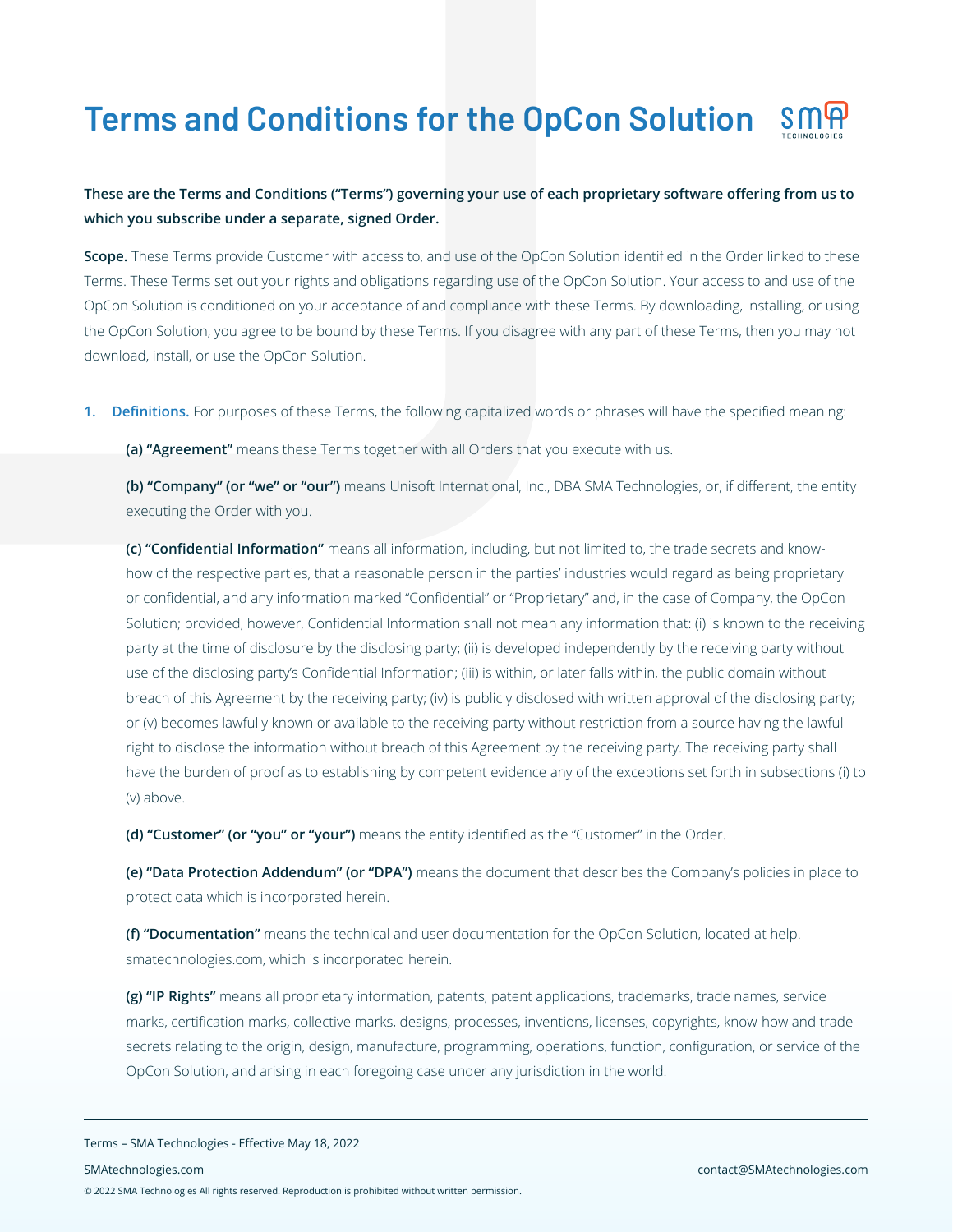**(h) "Order"** means the ordering document executed by us that incorporates these Terms among other terms you agree to with us. Each Order, once mutually signed, is incorporated into and forms part of the Agreement for all purposes.

**(i) "SOW"** means a statement of work attached to an Order which contains the details of Company's consulting services related to the OpCon Solution.

**(j) "Support"** means those support and maintenance services provided by Company for the OpCon Solution under these Terms.

**(k) "Task"** means each unique set of instructions executed in the OpCon Solution. For clarification purposes, a Task that runs one time on one machine counts as one Task. A Task that runs multiple times on the same machine using the same parameters counts as a single Task. A Task that runs on multiple machines or using multiple parameters counts as multiple Tasks. For licensing purposes, a Task is counted whether the unit of work completes successfully or fails.

**(l) "User"** means your employees and the respective employees of your majority-owned affiliates, representatives, consultants, contractors, or agents.

# **2. License.**

**(a) License.** Subject to these Terms, Company grants to Customer a non-exclusive, non-transferable, and term-based license (the "License") to use the OpCon Solution in accordance with the following:

(i) Customer may install the OpCon Solution in object code format and may use the OpCon Solution to perform Tasks, among other functions described in the Documentation;

(ii) Customer may allow its Users to access and use the OpCon Solution; provided that such access and use of the OpCon Solution must be for the sole benefit of Customer, and Customer remains responsible for such Users' compliance with these Terms.

**(b) License Restrictions.** Customer will not, nor will it permit or assist Users to:

(i) decompile, disassemble or reverse engineer the OpCon Solution or otherwise circumvent protection of the OpCon Solution;

(ii) use the OpCon Solution to develop or market any conversion utility or aid specific to the OpCon Solution enabling users to convert from the OpCon Solution to an alternative software application;

(iii) market, sell, lease, lend, provide, transfer, assign, grant or otherwise commercialize any interest in, the License or the OpCon Solution to any third party;

(iv) print, reproduce or copy in any form, in whole or in part, the OpCon Solution, except as is necessary for its own internal use and for backup purposes. Any and all copies made by Customer are subject to these Terms and are the sole and exclusive property of Company and must remain in the custody and control of Customer. Company may adopt from time to time such mechanical or electronic methods as Company deems necessary to control the unauthorized use or distribution of the OpCon Solution, associated Documentation or supporting material; and

(v) make unauthorized changes to the underlying database(s) in the OpCon Solution.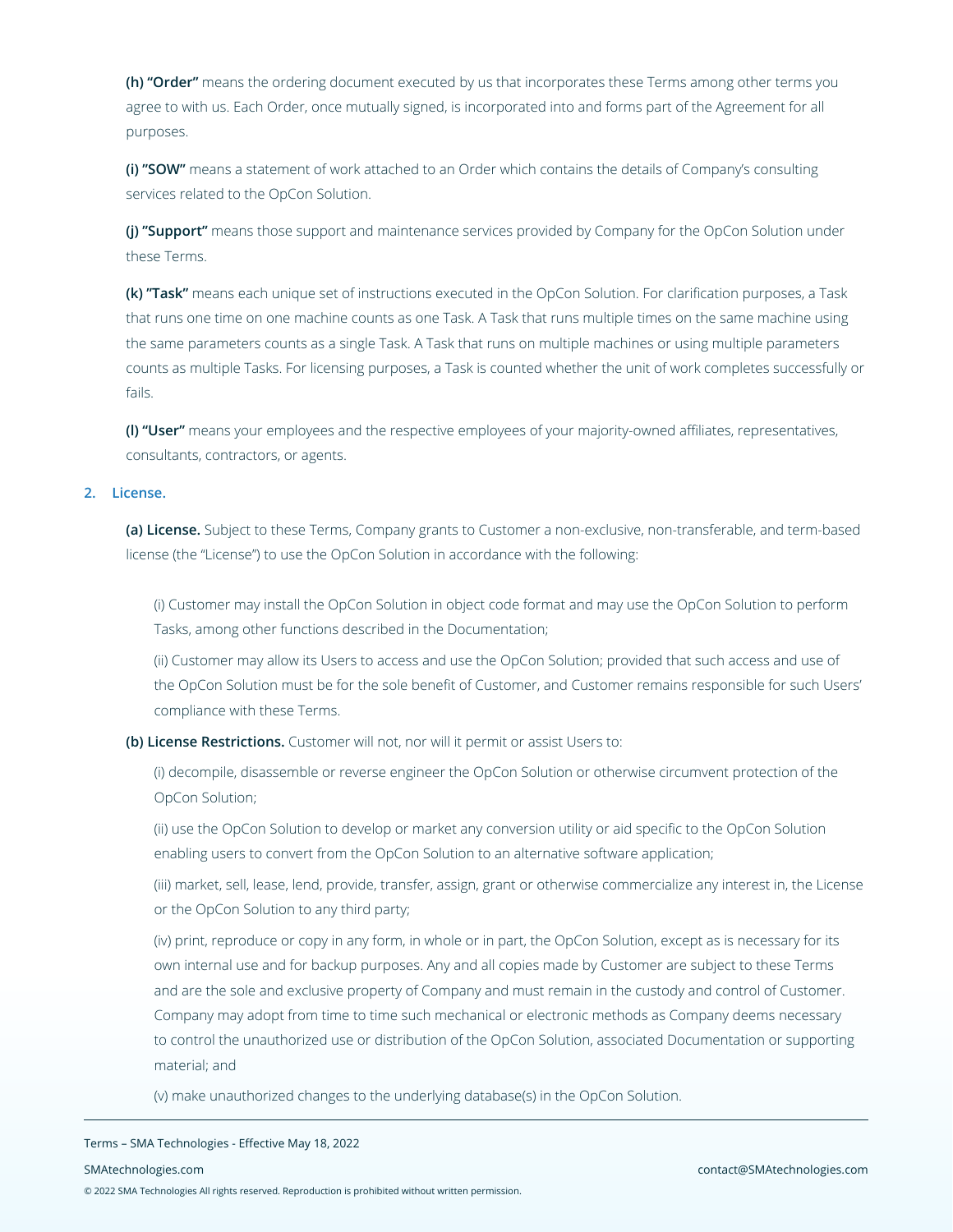(c) Customer Data. Company has implemented a Data Protection Addendum that outlines Company's handling of Customer Data. The DPA is incorporated herein by reference and is located at **https://smatechnologies.com/assets/ files/DPA-Data-Protection-Addendum\_Effective-05.18.2022.pdf**.

#### **3. Term and Termination.**

**(a) Term.** This Agreement continues until all Orders expire or have been terminated (whichever is earlier) as provided below. Each Order will set out its own subscription term.

**(b) Termination for Non-Renewal.** Customer may submit a notice of non-renewal no less than 60 days prior to expiration of the then-current term. Such notice should be submitted as per Section 10(k) herein.

**(c) Termination for Material Breach.** If either party is in material breach of these Terms, the other party may terminate this Agreement at the end of a written 30-day notice/cure period, if the breach has not been cured.

**(d) Suspension.** Company may, after giving Customer reasonable notice, suspend Customer's use of an OpCon Solution if Customer is 30 days or more overdue in its payment of any fees owed to the Company; or Company believes in good faith that, in using the OpCon Solution, Customer has violated a law.

**(e) Effect of Termination.** Upon termination or expiration (whichever is earlier) of this Agreement for any reason, Customer must pay Company all undisputed amounts due and owed under the Order(s) and all licenses granted under the Agreement shall immediately terminate and the Customer shall immediately cease all use of the OpCon Solution and the Documentation.

# **4. Services.**

**(a) Support.** Your purchase of an OpCon Solution as a subscription includes Support under the terms of Company's Support Policy, located at www.smatechnologies.com/support, which is incorporated into these Terms for all purposes ("Support Policy").

**(b) Implementation Services.** As documented in a mutually signed SOW, Company may provide specified installation, setup, configuration, and implementation with respect to the OpCon Solution, subject in all respects to these Terms and the SOW.

**(c) Consulting Services.** As documented in a mutually signed SOW, Company may provide specified services beyond those covered in the original implementation with respect to the OpCon Solution, subject in all respects to these Terms and the SOW.

**(d) Training.** As documented in the associated Order, Company may provide basic, advanced or customized training with respect to the OpCon Solution, subject in all respects to these Terms and the SOW.

# **5. Payment.**

**(a) Fees.** Subject to Customer's right to dispute fees solely as set out in this section, Customer must pay all fees due under the payment terms set forth in the Order, in the currency reflected in each Order, and if no currency is reflected, in United States currency. Customer may withhold from payment any amount disputed by Customer in good faith solely if Customer: (i) timely pays all amounts not subject to dispute; (ii) notifies Company in writing of the dispute prior to the due date, specifying in such notice (1) the amount in dispute, and (2) the reason for the dispute; (iii) works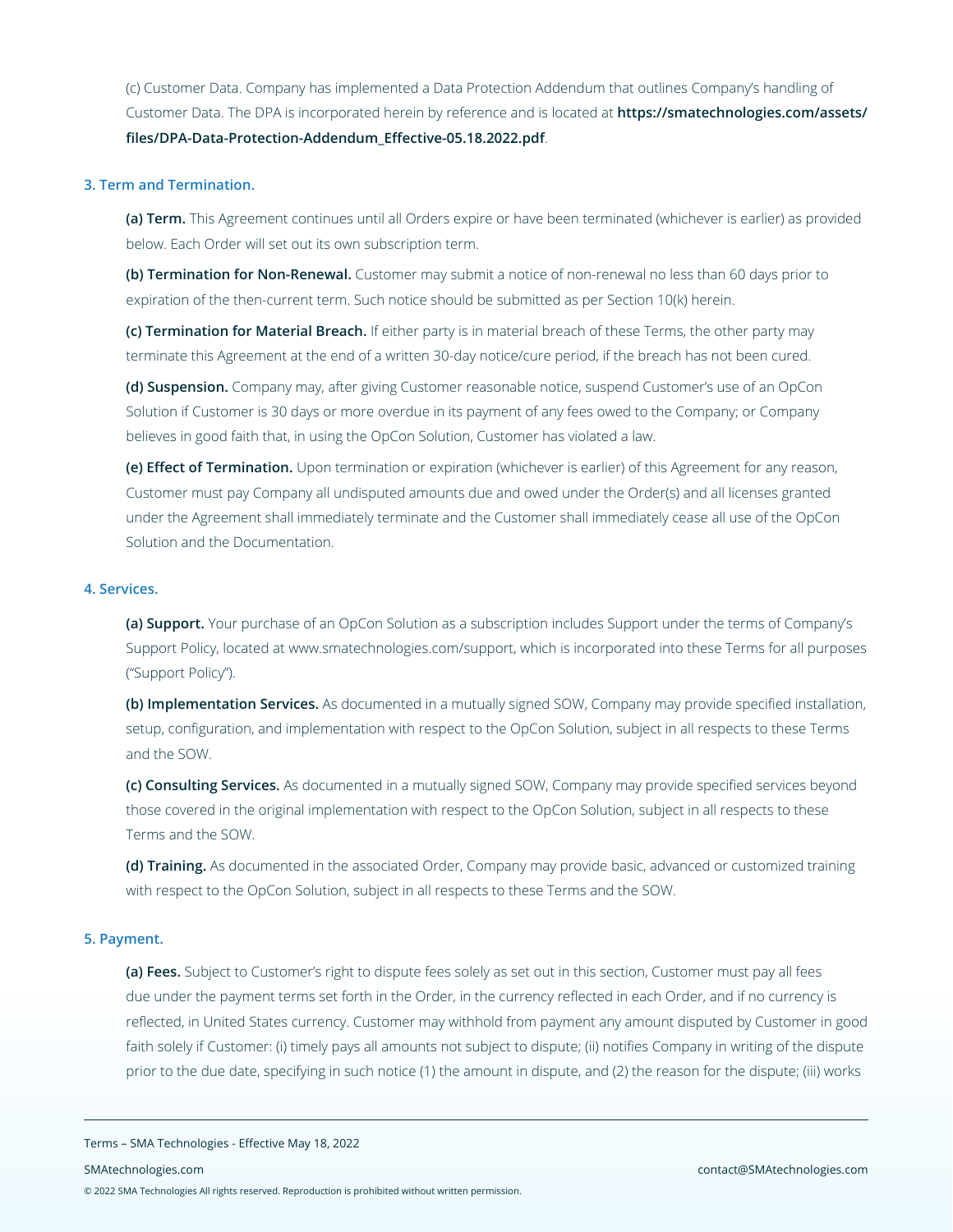with Company in good faith to resolve the dispute promptly; and (iv) promptly pays any amount determined to be due by resolution of the dispute; provided, however, if any dispute lasts longer than thirty (30) days, Company may cease performance hereunder and exercise any rights at law or equity (including, without limitation, termination for material breach). Company may charge Customer a late fee of up to 10% or the maximum allowable by jurisdiction, whichever is less, for every invoice that is over 30 days past due. No Customer purchase order is required unless specified in an Order.

**(b) Task Usage-Based Fees.** The usage-based fees are based on the average daily number of Tasks (across all production environments) that Customer performed within the OpCon Solution over the then-current Annual Period. Tasks are further described in the applicable OpCon Task- Based Model Package located at www.smatechnologies. com/technology-product-bundles ("Task Model"), incorporated herein by reference.

**(c) Taxes.** Payment of all sales tax, use tax, VAT, foreign, state or federal taxes, and any other taxes in any form, offsets, withholding or currency control associated with the Order, and all subsequent Support charges, will reside solely with, and be the financial responsibility of, the Customer, excluding taxes based on Company's income which will be paid by Company. Domestic sales and use taxes will be included on invoices where applicable unless Customer provides Company with reasonable evidence of Customer's exemption from such taxes.

#### **(d) Definition and Measurement of Usage-Based Fees.**

(i) OpCon Tasks. The OpCon task usage-based fee is based on the average daily number of Tasks (across all production environments) that Customer performed within the OpCon Solution over the then-current Annual Period as defined in the Order Form. Tasks are further described in the applicable OpCon Task Based Model Package located at www.smatechnologies.com/technology-product-bundles ("Task Model"), incorporated herein by reference. Upon the Subscription Start Date, the OpCon Solution will begin measuring Customer's use of the OpCon Solution.

(ii) If Customer has exceeded or will exceed the average number of daily Tasks purchased in Schedule A, then Customer may notify Company that it desires to purchase additional Tasks for the remainder of the then-current Annual Period at the effective rate per Task specified in Schedule A. In this case, Company will then invoice Customer for the number of new Tasks purchased pro-rated for the remainder of the then-current Annual Period.

(iii) Within 120 days prior to expiration of the then-current Annual Period, Company will conduct an audit of Customer's Task usage for that period. If Company determines, based on such audit, that Customer has exceeded or will exceed, the average number of daily Tasks purchased, Company will then issue an invoice for the next Annual Period based on the new Task usage amount. However, if Company determines that Customer's Task usage was greater than 150% of the purchased number of Tasks, then Company reserves the right to charge the Customer in arrears for the overage, at the effective rate per Task specified in Schedule A on the invoice for the next Annual Period or at the end of the then-current Annual Period, whichever is earlier.

**(e) Audit and True-ups.** Customer will enable the use of the functionality provided within the OpCon solution for the purpose of calculation of fees pursuant to and due under the Order. If the Customer is unable to enable the use of this functionality, the Customer will be required to provide provide any reports and queries requested to Company for this purpose. Company, and its designated representatives, will audit Customer's task usage records monthly that relate to its payment obligations under an Order at least annually.

**(f) Measurement.** The OpCon Solution will begin measuring Customer's use of the OpCon Solution upon the Order Date.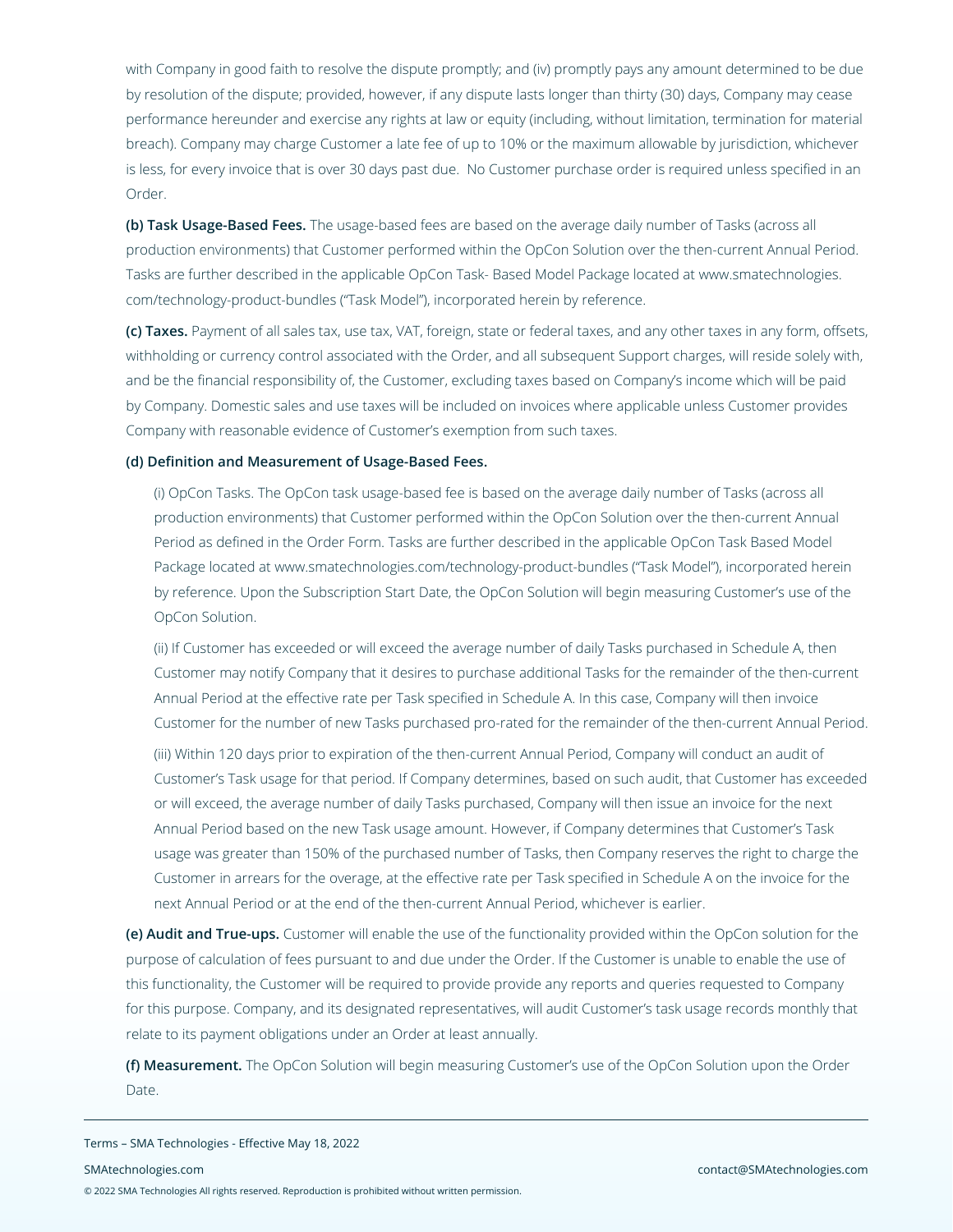(i) If Customer has exceeded or will exceed, in any Annual Period, the average number of daily Tasks purchased in Schedule A of the related Order, then Customer may notify Company that it desires to purchase additional Tasks for the remainder of the then-current Annual Period at the effective rate per Task specified in Schedule A. In this case, Company will then invoice Customer for the number of new Tasks purchased.

(ii) Within the 90-day period prior to expiration of the then-current Annual Period, Company will conduct an audit of Customer's Task usage for that period as specified in this Section 5(d). If Company determines, based on such audit, that Customer has exceeded or will exceed, the average number of daily Tasks purchased, Company will then issue an invoice for the next Annual Period based on the new Task usage amount; provided, however, if Company determines that Customer's Task usage was greater than 50% of the purchased number of Tasks, then Company may invoice Customer in arrears for the overage of the past Task usage, at the effective rate per Task specified in Schedule A.

# **6. Proprietary Rights; Confidentiality.**

**(a) Proprietary Rights.** Company and its licensors retain ownership of the OpCon Solution and its associated design, software, documentation, processes, algorithms, and user interfaces, and all IP Rights embodied therein ("Company Technology"). Customer may not remove or modify any proprietary marking or restrictive legends from the Company Technology. Company reserves all rights not expressly granted in these Terms.

**(b) Confidential Information.** In the event the receiving party is legally requested or compelled in any form to disclose any of the disclosing party's Confidential Information, the receiving party, unless prohibited by applicable law, shall provide the disclosing party with prompt written notice of such request, so that the disclosing party may seek a protective order or pursue other appropriate remedies to protect the confidentiality of its information. If such protective order or other remedy is not obtained, the receiving party will furnish only that portion of the Confidential Information which the receiving party, upon the opinion of its counsel, is legally required to furnish. The receiving party will reasonably assist the disclosing party in its efforts to obtain a protective order or other remedies to protect or limit the disclosure of the information subject to the request.

Each party acknowledges that in the performance of this Agreement a party may receive Confidential Information from a disclosing party and that such Confidential Information is the exclusive property of the disclosing party. The receiving party agrees to hold the Confidential Information of the disclosing party in strict confidence in accordance with the provisions of this Agreement. A receiving party: (i) shall not permit or suffer its employees or agents to remove any proprietary or other legends or restrictive notices contained or included in any Confidential Information provided by the disclosing party; (ii) shall not permit or suffer its employees or agents to copy or modify any Confidential Information except as specifically authorized in this Agreement; (iii) shall not disclose any Confidential Information to a third party without the prior written consent of the disclosing party; (iv) shall only use the disclosing party's Confidential information for purposes of performing its obligations under this Agreement, and shall not otherwise use the information for its own benefit or for the benefit of any third party; and (v) agrees to keep secure and maintain the Confidential Information of the disclosing party in a manner no less protective than that used to maintain the confidentiality of the receiving party's own Confidential Information. Customer acknowledges that use of the OpCon Solution generates statistical data regarding the use and performance of the OpCon Solution and processing of data. Company may retain such data after any expiration or termination of this Agreement and internally or externally use aggregated and/or anonymized versions of such data for product improvement or the development of new products.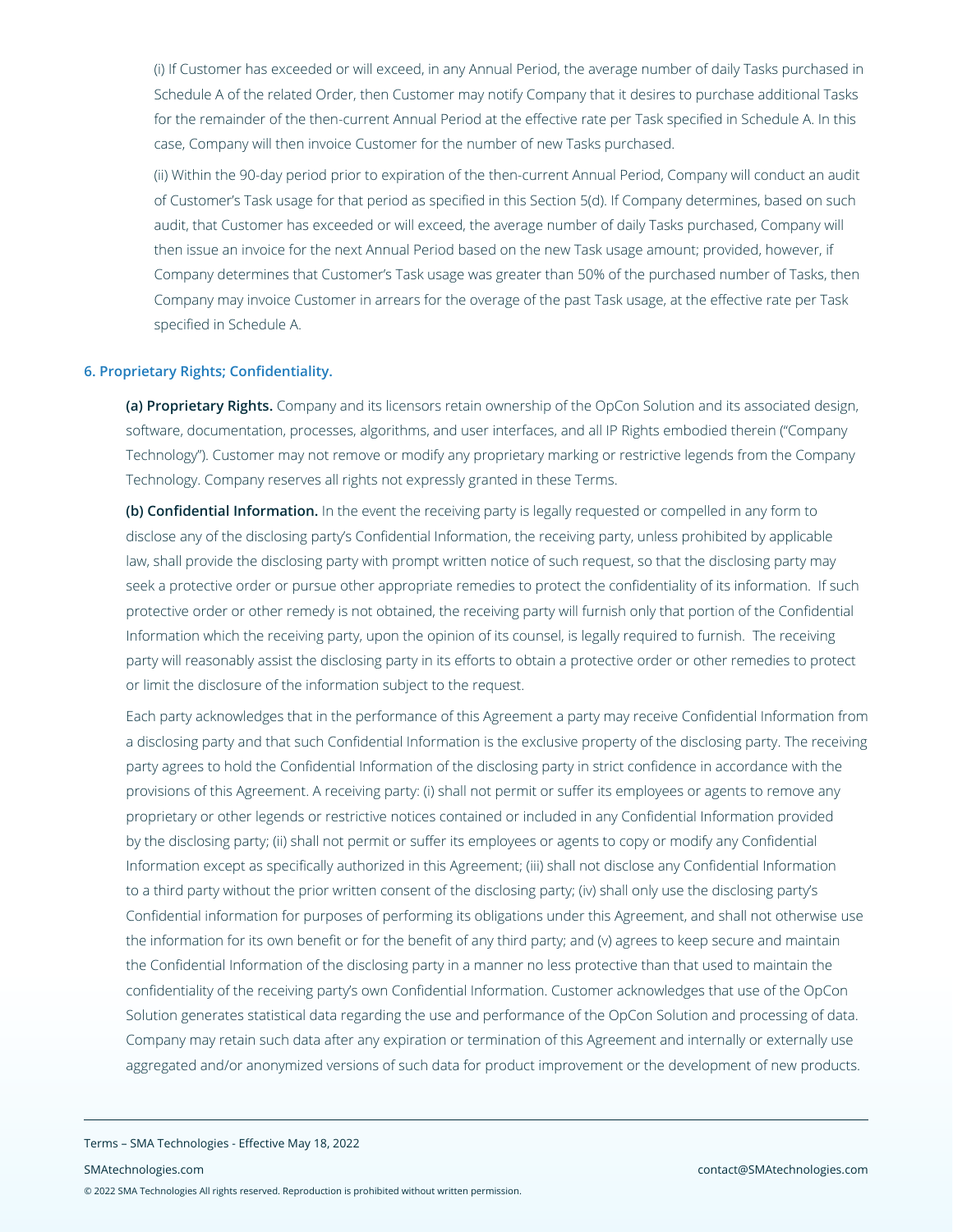**(c) Limitation on Disclosure.** A receiving party may disclose Confidential Information to its employees or agents under the control and direction of the receiving party only in the normal course of business and on a need-to-know basis within the scope and purpose of this Agreement. Provided, however, prior to any disclosure all such agents shall have entered into written agreements with the receiving party requiring such agents to treat and use all such Confidential Information in a manner consistent with the terms and conditions of this Agreement. Except as expressly set forth herein, no licenses under any patent, copyright or other Intellectual Property Rights of either party are granted.

**(d) Return of Confidential Information.** Upon any termination, cancellation, or rescission of this Agreement, a receiving party shall, at the option of the disclosing party: (i) surrender and deliver all Confidential Information of the other party, including all copies thereof; or (ii) destroy the Confidential Information and all copies thereof and provide satisfactory evidence of such destruction in the form of an affidavit certifying such destruction to the disclosing party within one (1) month following termination; provided, however, that Company may retain copies of Customer Confidential Information that are stored on Company's IT backup and disaster recovery systems until the ordinary course of deletion.

**(e) Disclosure of OpCon Solution Constitutes Incurable Material Breach.** Customer acknowledges and agrees that any disclosure of the OpCon Solution to a third party in violation of the terms of this Agreement constitutes a material, incurable breach of this Agreement and shall result in the automatic termination of this Agreement and the immediate termination of all licenses granted to Customer by this Agreement. Customer further agrees that it shall be strictly liable for all damages to Company that result from any disclosure of the OpCon Solution to any third party.

#### **7. Warranties.**

**(a) OpCon Solution Warranty.** Company warrants that: (i) the OpCon Solution will contain the features and functions contained in the Documentation; and (ii) the functionality or features of the OpCon Solution may change but will not materially decrease during any paid term. AS CUSTOMER'S EXCLUSIVE REMEDY AND COMPANY'S ENTIRE LIABILITY UNDER THIS WARRANTY, Company will, at its discretion, fix or replace the non-conforming portion of the OpCon Solution within a commercially reasonable period of time after Customer notifies Company of the breach; provided, however, if within the 60 day period following initial delivery of the OpCon Solution to Customer, Company cannot remedy the breach, then Customer may terminate the Order and request a pro-rated refund of the fees paid for such OpCon Solution beginning on the period in which . This warranty does not apply if: (1) the OpCon Solution is not used in accordance with Documentation, (2) any equipment owned or supplied by Customer malfunctions, or (3) any other cause which is not attributable to Company.

**(b) Software Security Warranty.** Company warrants that it implements and maintains commercially reasonable technical, administrative and organizational means that are in each case designed to (i) detect the introduction of third party malicious software the OpCon Solution before delivery to Customer, and (ii) identify reasonably foreseeable internal and external risks to the security, confidentiality and integrity of Customer environment hosting Customer data.

**(c) Support Warranty.** Company warrants that: (i) it will provide Support in accordance with these Terms, the Support Policy and generally accepted practices within the software industry; and (ii) that the Support Policy may change but will not materially degrade Support under these Terms.

**(d) DISCLAIMER. EXCEPT AS EXPRESSLY WARRANTED IN THIS SECTION 7, COMPANY DISCLAIMS ALL OTHER**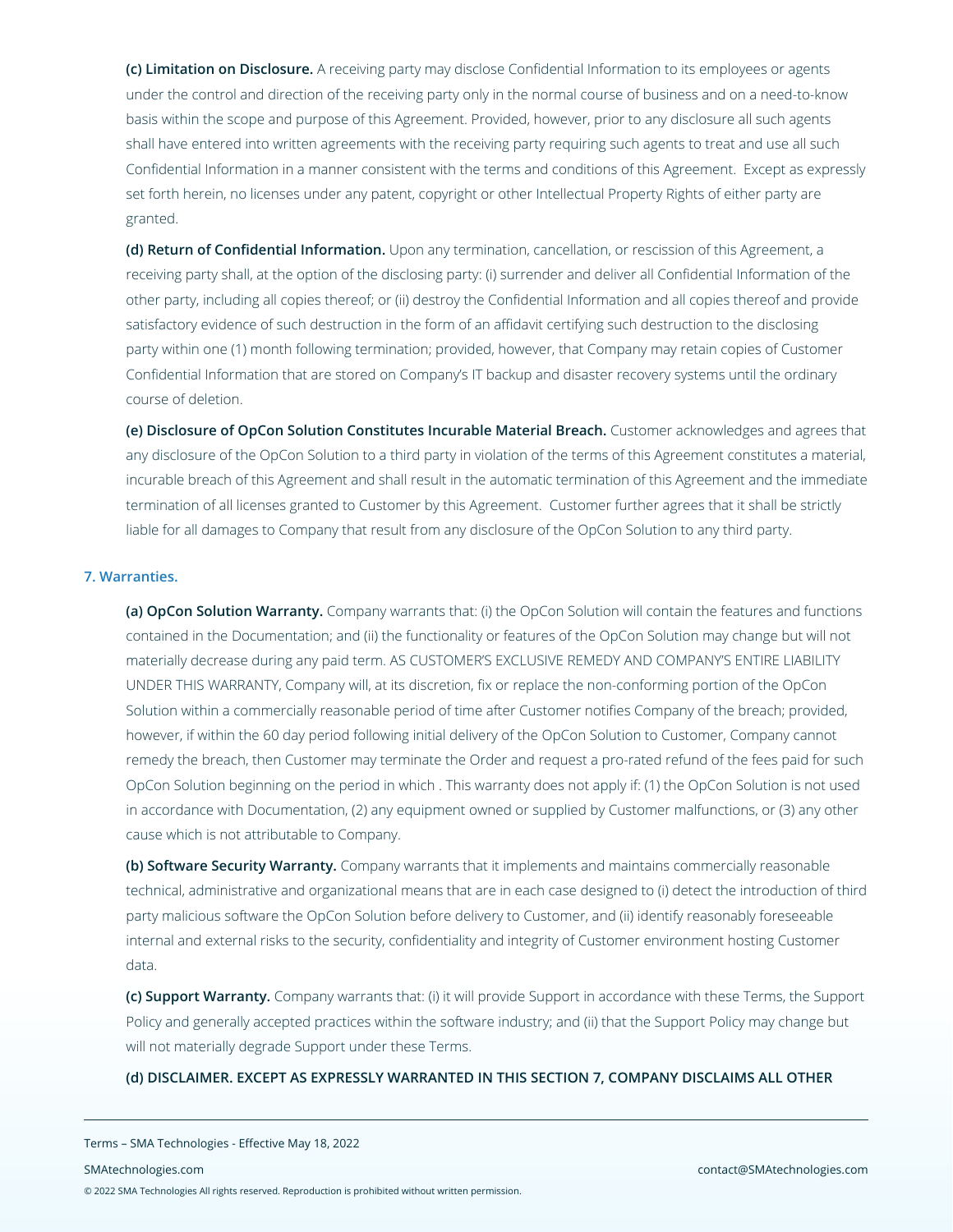**WARRANTIES, WHETHER EXPRESS, IMPLIED, OR OTHERWISE, INCLUDING, WITHOUT LIMITATION, THE IMPLIED WARRANTIES OF NON-INFRINGEMENT, TITLE, MERCHANTABILITY AND FITNESS FOR A PARTICULAR PURPOSE. CUSTOMER UNDERSTANDS THAT THE OPCON SOLUTION MAY NOT BE ERROR FREE AND USE MAY BE INTERRUPTED.**

# **8. Indemnification.**

**(a) Indemnity.** Company will (i) defend or settle any third party claim against Customer to the extent such claim alleges that the OpCon Solution (and its underlying technology) infringes or misappropriates its IP Rights and (ii) indemnify Customer against any settlement amounts agreed to by Company or damages awarded against Customer by a court of competent jurisdiction. Company's obligations under this Section are contingent on Customer (i) promptly notifying Company of the claim in writing, cooperates with Company in the defense, and (ii) permitting Company sole control of the defense or settlement of the claim (provided that Company may not settle any claim that admits to wrongdoing on the part of Customer or imposes any liability on Customer without Customer's prior written consent, which may not be unreasonably withheld, conditioned or delayed).

**(b) Additional Remedies.** If such a claim occurs or appears likely to occur, in Company's sole discretion, then Company may at its expense modify the OpCon Solution without material loss of function, procure the necessary rights to continue using the OpCon Solution, or replace it with a functional equivalent. If Company determines that none of the above options are commercially feasible in Company's reasonable discretion, Company may terminate the applicable Order, in whole or in part, and will refund to Customer any prepaid and unused fees for such terminated OpCon Solution for the remaining balance of the term set out in the applicable Order. **THIS SECTION TOGETHER WITH SECTION 8(A) CONTAIN CUSTOMER'S EXCLUSIVE REMEDIES AND COMPANY'S SOLE LIABILITY FOR INTELLECTUAL PROPERTY INFRINGEMENT CLAIMS.**

**(c) Exclusions.** Company has no obligation or liability under this Section to the extent of any claim arising from: (i) Company's compliance with Customer's specifications; (ii) a combination of the OpCon Solution with other products, services, software or materials not supplied by Company or required to use the OpCon Solution as set out in the Documentation; (iii) Customer's alteration, modification, conversion or reverse engineering of the OpCon Solution; or (iv) Customer's use of any version of the OpCon Solution other than the latest version made available by Company.

# **9. Limitations on Liability.**

**(a) EXCLUSION OF DAMAGES. EXCEPT FOR AMOUNTS PAID TO THIRD PARTIES UNDER SECTION 8, FRAUD OR DAMAGES CAUSED BY A PARTY'S UNAUTHORIZED USE OR DISCLOSURE OF THE OTHER PARTY'S INTELLECTUAL PROPERTY, NEITHER PARTY IS LIABLE FOR ANY INDIRECT, SPECIAL, INCIDENTAL OR CONSEQUENTIAL DAMAGES ARISING OUT OF OR RELATED TO THIS AGREEMENT, INCLUDING, WITHOUT LIMITATION, COSTS OF DELAY, LOSS OF OR UNAUTHORIZED ACCESS TO DATA OR INFORMATION, AND LOST PROFITS.**

**(b) TOTAL LIMIT ON LIABILITY. EXCEPT FOR AMOUNTS PAID TO THIRD PARTIES UNDER SECTION 8, FRAUD OR DAMAGES CAUSED BY A PARTY'S UNAUTHORIZED USE OR DISCLOSURE OF THE OTHER PARTY'S INTELLECTUAL PROPERTY, EACH PARTY'S TOTAL LIABILITY FOR ALL DAMAGES ARISING OUT OF OR RELATED TO THESE TERMS (WHETHER IN CONTRACT, TORT OR OTHERWISE) WILL NOT EXCEED THE AMOUNT PAID OR PAYABLE BY CUSTOMER UNDER THE APPLICABLE ORDER WITHIN THE 12 MONTH PERIOD PRIOR TO THE EVENT THAT GAVE**